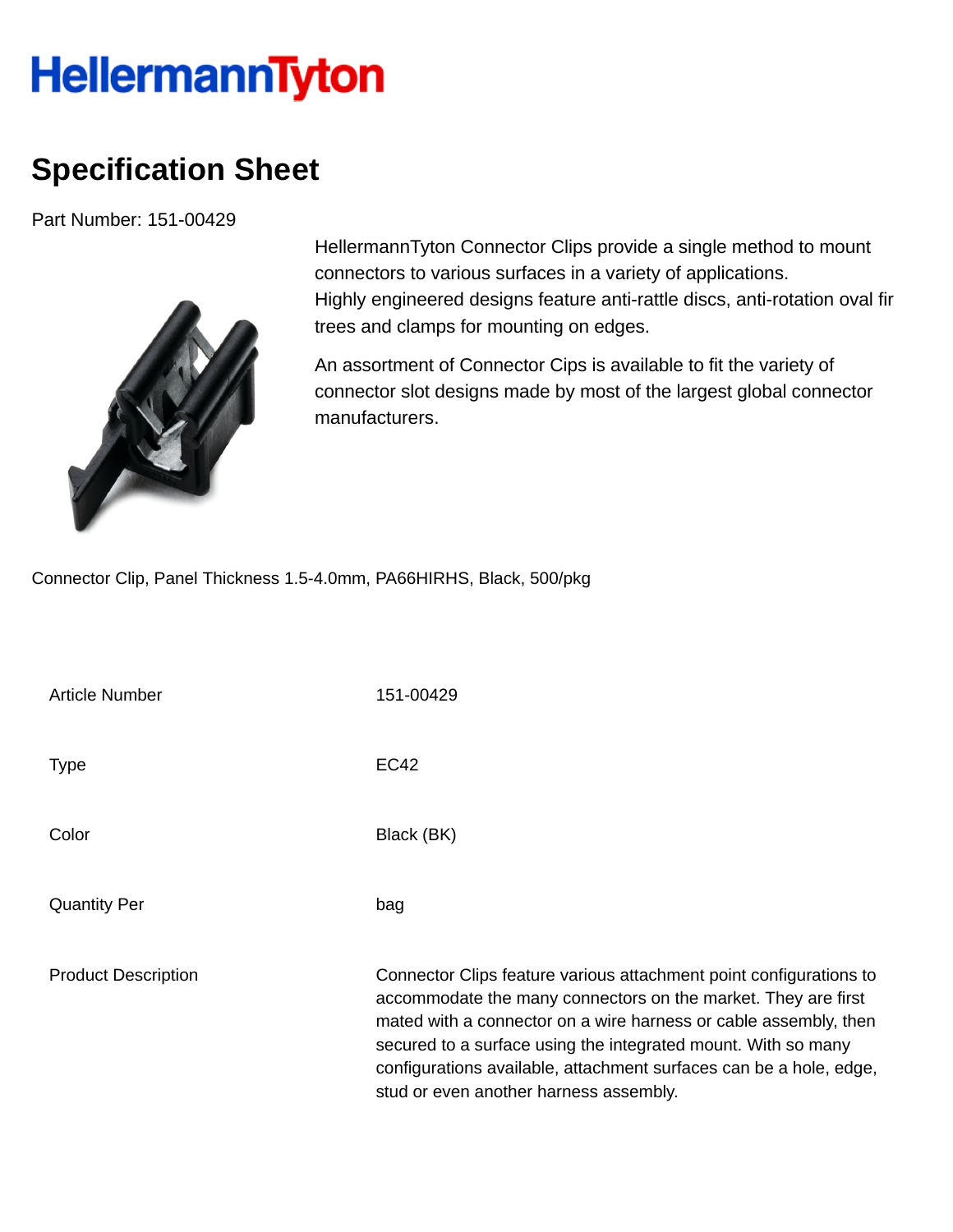| <b>Short Description</b>       | Connector Clip, Panel Thickness 1.5-4.0mm, PA66HIRHS, Black,<br>500/pkg |
|--------------------------------|-------------------------------------------------------------------------|
| <b>Global Part Name</b>        | EC42-PA66HIRHS-BK                                                       |
|                                |                                                                         |
| Length L (Imperial)            | 0.94                                                                    |
| Length L (Metric)              | 24.0                                                                    |
| <b>Fixation Method</b>         | Edge Clips                                                              |
| Width W (Imperial)             | 0.53                                                                    |
| Width W (Metric)               | 13.4                                                                    |
| Height H (Metric)              | 18.0                                                                    |
| Panel Thickness Min (Imperial) | 0.06                                                                    |
| Panel Thickness Max (Imperial) | 0.16                                                                    |
| Panel Thickness Min (Metric)   | 1.5                                                                     |
| Panel Thickness Max (Metric)   | 4.0                                                                     |
|                                |                                                                         |

Material Material Polyamide 6.6, high impact modified, heat stabilized (PA66HIRHS)

Material Shortcut **PA66HIRHS**